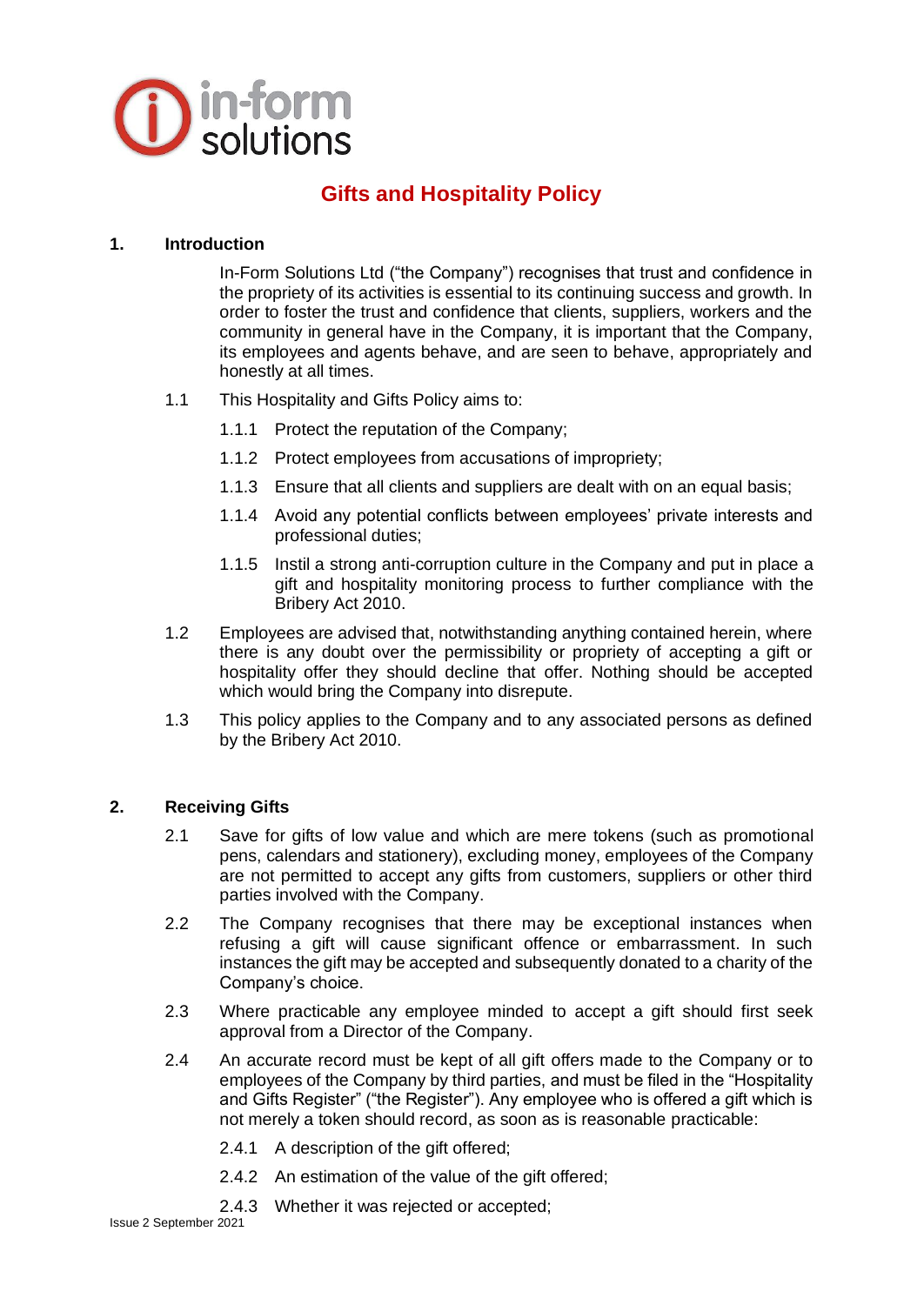- 2.4.4 If accepted, why it was accepted;
- 2.4.5 Whether prior approval was obtained, and if so, from whom; and
- 2.4.6 Who it is donated to (see sub-Paragraph 4.4 below).

### **3. Hospitality**

- 3.1 "Corporate Hospitality", for the purposes of this policy, is any form of accommodation, entertainment or other hospitality provided for an employee of the Company by a third party and which is extended to the employee solely or significantly due to his position as a representative of the Company. This excludes the classes of hospitality particularised at paragraph 3.2 below.
- 3.2 For the purposes of this policy and for the sake of clarity, the following are not normally considered Corporate Hospitality and will not require any approval prior to acceptance:
	- 3.2.1 Normal working lunches or refreshments provided during a business visit;
	- 3.2.2 Hospitality extended to employees attending a Company approved seminar, conference or other external event, provided that such hospitality is extended to all who are in attendance;
	- 3.2.3 Benefits derived from frequent traveller schemes, awarded during travel paid for by the Company;
	- 3.2.4 Free seminars, talks or workshops, provided that they are free to all in attendance and are not provided solely for employees of the Company.
- 3.3 All employees are required to obtain approval before accepting any form of Corporate Hospitality which is offered to them. Approval must be sought from a Director where the value of the Corporate Hospitality is likely to be over £100, from a Director.
- 3.4 An accurate record must be kept of all Corporate Hospitality offered to the Company or to employees of the Company for entry on the Register. Any employee offered any form of Corporate Hospitality must record, as soon as is reasonable practicable:
	- 3.4.1 A description of the hospitality offered;
	- 3.4.2 An estimation of the likely value of the hospitality;
	- 3.4.3 Whether it was rejected or accepted;
	- 3.4.4 If accepted, why it was accepted; and
	- 3.4.5 From whom prior approval was obtained.

## **4. Hospitality and Gifts Register**

- 4.1 The Register shall be held by Dawn Bond ("the Registrar").
- 4.2 All offers of gifts or hospitality must be recorded on a Register Entry Form. The Register Entry Form must be signed by the employee and countersigned by the relevant manager before being returned to the Registrar.
- 4.3 The Register Entry Form must be completed as soon as is reasonably practicable.

#### **5. Breach of this Policy**

Issue 2 September 2021 5.1 Compliance with this policy is essential to the protection of the Company's